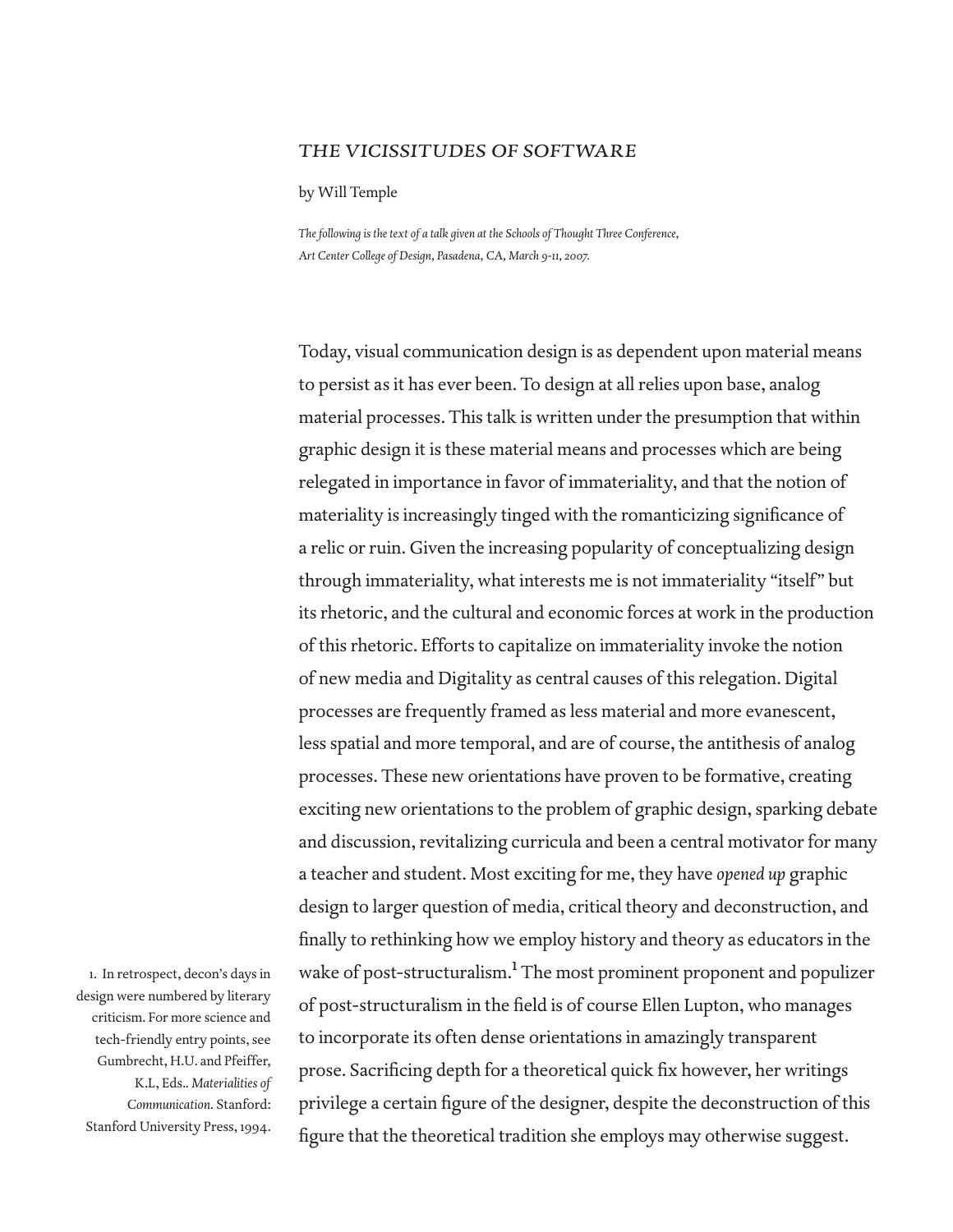Operating within a technologically optimistic vein of Bauhaus-inspired post-World War II design education, this summarizing strategy is soundly pedagogical, which is to say it is driven by good intentions. It is this notion of good intentions, that is, what the road to hell is always paved with, that I wish to discuss this afternoon.

 Lupton's application of postmodern theory, among many in graphic design since Cranbrook suffer from an inability to effectively model to young designers the difference between intention and action, to separate theory from practice and examine them as overlapping yet often disparate enterprises, to demonstrate that neither theory nor practice hold an exclusive claim to visual communication, and never have, and finally to provide a space in the studio to question the orthodoxy of the theory/ practice union itself. Using one instance of this problem as an example, I want to talk briefly about Lupton's book Thinking with Type, A Critical Guide *for Designers, Writers, Editors, and Students*. Lupton assembles the book into three sections, "Letter", "Text" and "Grid," each beginning with a critical essay followed by an extrapolation of type rules and guidelines. The "Text" section of the book presents a thoughtful examination of type as a continuous linear and spatializing form.<sup>2</sup> Her essay in "Text" is inspired by Barthes' notion of the same but this does not prevent her from gesturing beyond, and in fact suggesting the inadequacy of Barthes' theories in light of new media. While the text outlines the importance of Barthes promotion of the reader over the writer, "The reader 'plays' the text as a musician plays an instrument. The author does not control its significance", it later continues "The dominant subject of our age has become neither reader nor writer but *user*, a figure conceived as a bundle of needs and impairments..."<sup>3</sup> What interests me is how the essay historicizes and theorizes the figure of the user as dominant yet in the cause of design pedagogy disrupts this dominance, thus contradicting itself.

 At the close of the essay, Lupton writes "The reader, having toppled the author's seat of power during the twentieth century , now ails and lags, replaced by the dominant subject of our own era: the *user*, a figure whose scant attention is our most coveted commodity. Do not squander it."<sup>4</sup>

2. Lupton, Ellen. *Thinking with Type, A Critical Guide for Designers, Wri ters, Editors, & Students.* New York: Princeton Architectural Press, 2004.

3. Ibid., p. 73.

4. Ibid., p. 76.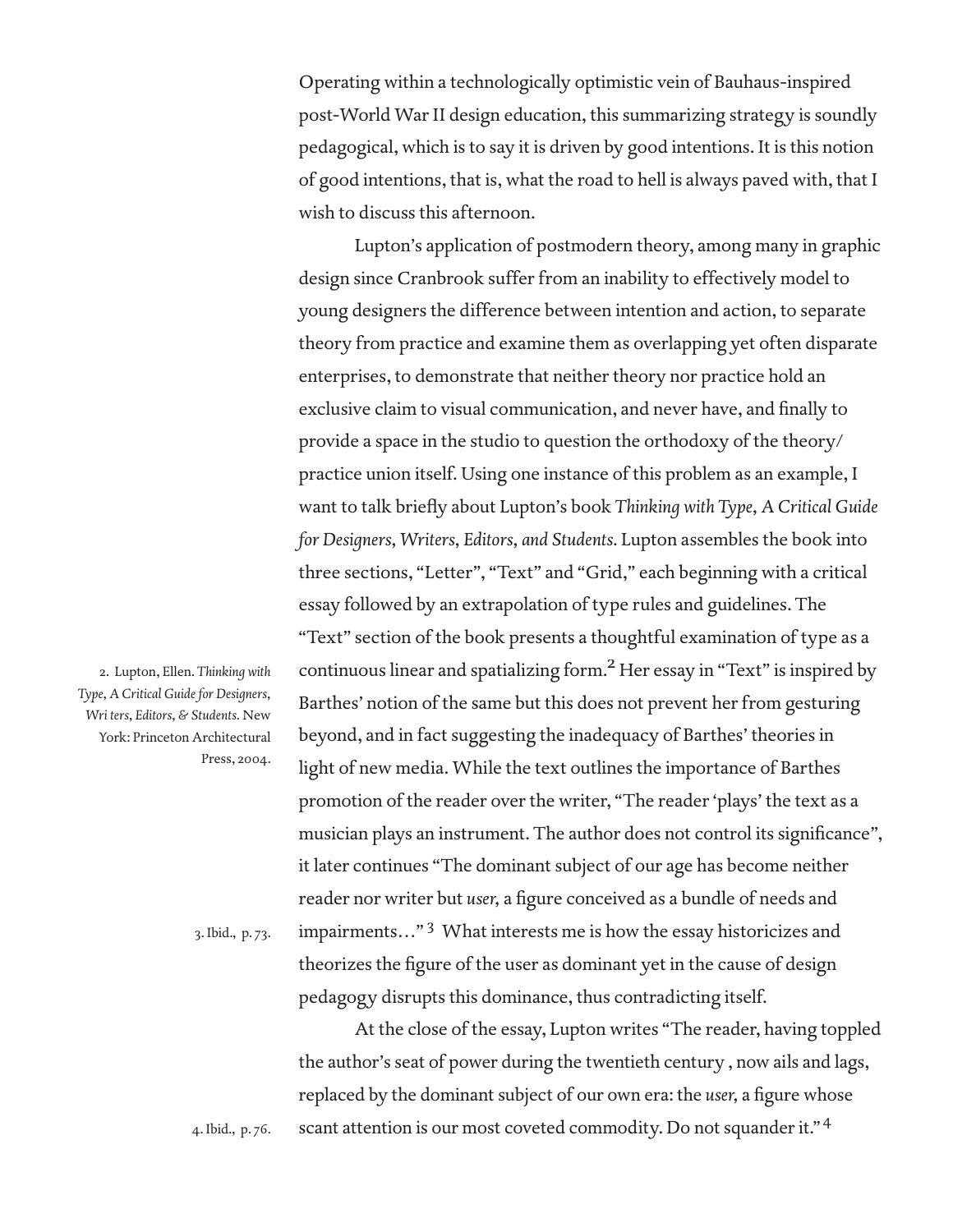5 . "You understood" is the only construction in English grammar where a subject is not necessary. In this absence, the convention visualizes only what is spoken and thus particularly effective in reinforcing the logocentric function of writing as mere supplement to speech. Lupton's text and her imperative work to secure designer agency against the user. For a good discussion on the ways in which typography may have moved writing *away*  from speech, see Ibid., p. 67.

In order to reinforce the idea of the dominance of the user, the essay on text must resort to an imperative voice, one which underscores the status of readership not user-ship. Following a description of the reader as something which "ails and lags" The text directly addresses and thus reinforces the integrity of its reader by employing the imperative "you understood" subject.5 The irony of this action is total and telling. Not only does it misguide an understanding of Barthes by overtly inhabiting the position of writer authority, it directs exactly how this authority should be "played." This is only one example of the failure of pedagogy's good intentions. When an introductory teaching tool fails to parse the sometimes disparate purposes of theory and practice, it turns theory into practical nonsense. Whatever role Barthes' theory of the text may have played in the formulation of this essay, its theoretical import cannot survive its design educator agenda of commanding the reader to follow instructions. The "Text" essay's implicitly hierarchized division of user and designer dissolves the efficacy of post-structuralist theory. Reinforcing the authority of the designer over the user for example, weakens the efficacy of Derrida (an author cited in the essay), whose writing attempted to reconfigure the structure of authority in order to expose its otherwise latent operation. Despite good intentions, the essay does not practice what it preaches.

 Given the absence of users from the subtitle, "A Critical Guide for Designers, Writers, Editors and Students" we might assume its readers are not users. But of course we are users. Lupton's text hinges on a ruse, the convenient revival of a ailing reader from the undifferentiated contagion of user-dom. Given the dominance of desktop software in graphic design since the late 80's, her reader is very much a user and, consistent with her argument I would say scarcely much more. It is this denial of the reader's dominant status as a user, that is, the text's unwillingness to negotiate this figure directly, despite even its own argumentation, that interests me. Lupton's text is of course not primarily interested in users, except to externalize them as something other than the reader of her book. This despite the fact that her reader, a designer or college student among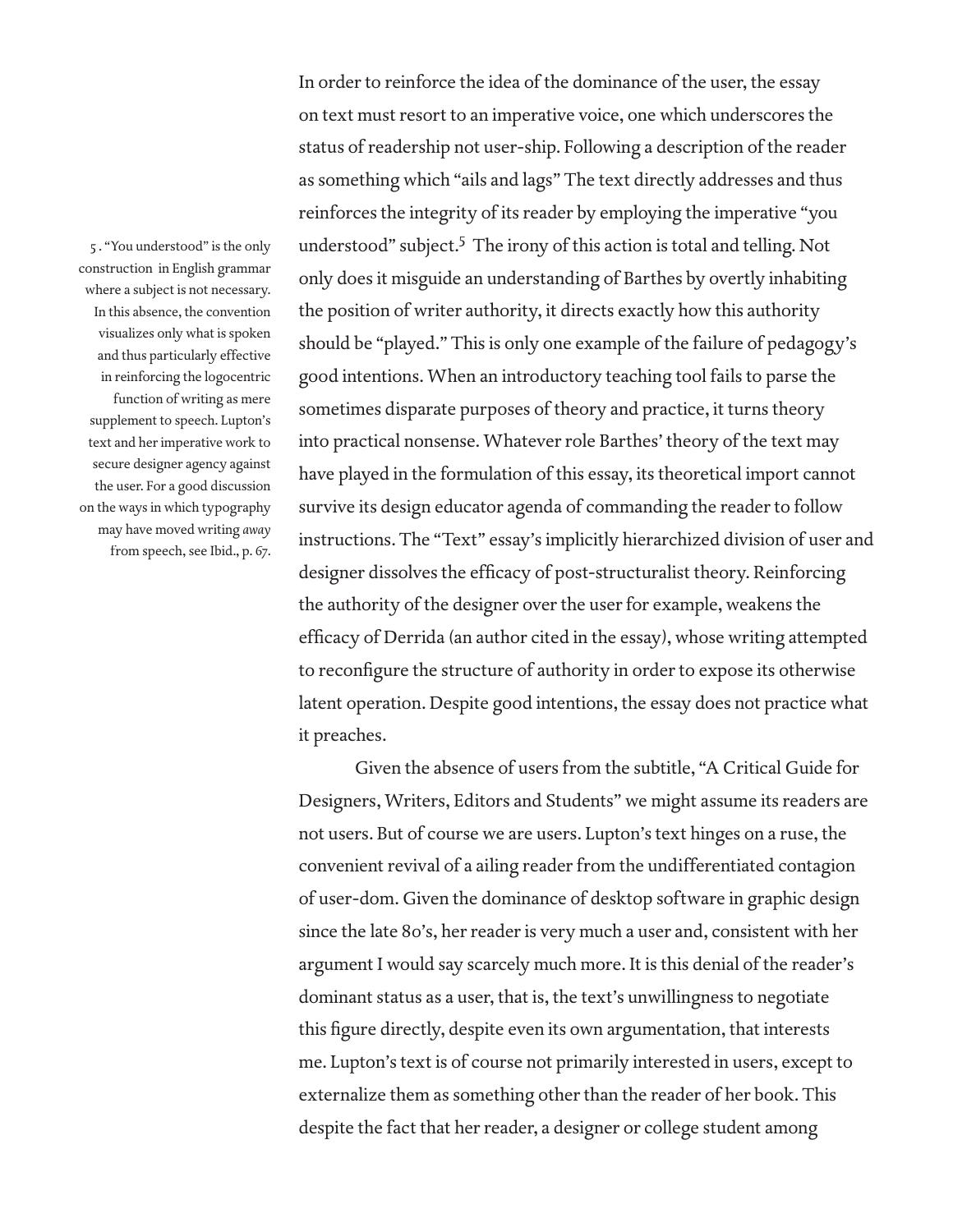6. As is the case with any book published in the wake of desktop publishing, its design is a mere effect of page layout software and its manuscript "word-processed."

others, was likely a user first.<sup>6</sup> This situation can be compared to the psychoanalytic condition of disavowal where a patient continues to deny the reality of a traumatic event despite their demonstrated capacity to recall and recognize it. This denial is neither reducible to Lupton, nor her generation. One may view it in a number of ways. A simple explanation of this denial is the ambivalent agency that the term "user" suggests. If there is one thing that design has little time to indulge, save for a little Cranbrook inspired "self-expression," it is the notion of ambivalence in its own agency. If the ambivalent agency inherent in the notion of user were not hard enough to accept, the opportunity for denial mushrooms the more we recognize (and then of course deny) our significant, even originary, identity, as users. In the end the logic of the disavowal is practical, which is to say it is an issue of survival. To directly address the user is the same as effacing the designer.

 Though the apparatuses, hardware and interface, which constitute the context of the user and its dominion are primary, design pedagogy, to be so called, must recognize design primarily, as something *other.* There are many ways to approach the persistence of this otherizing, of design from the dominance of the user. What I find most provocative is not the difference between questions of design and those of "the user" but rather the forces, insidious in many cases, which fuel the persistence of the separation. In many ways I think a more substantial discussion of these forces will be continually foreclosed by an ideology of immateriality I suggested at the beginning of my talk. An obvious locus of these forces is design software. Prevailing attentions toward immateriality persist by and through the demand and seeming necessity of these commodities. In general, graphic design has yet to come to grips with the depths of its investment in software, its connivance with the private interests of its manufacture, and with the feckless anachronisms of "craft" of "making" used to describe it as an occupation of time. Contrary to the modernist origin stories we foist upon undergraduates, the graphic designer today is a function of the software he or she must consume, learn to operate, take pleasure in the analogue effects of, and forever update. Design education's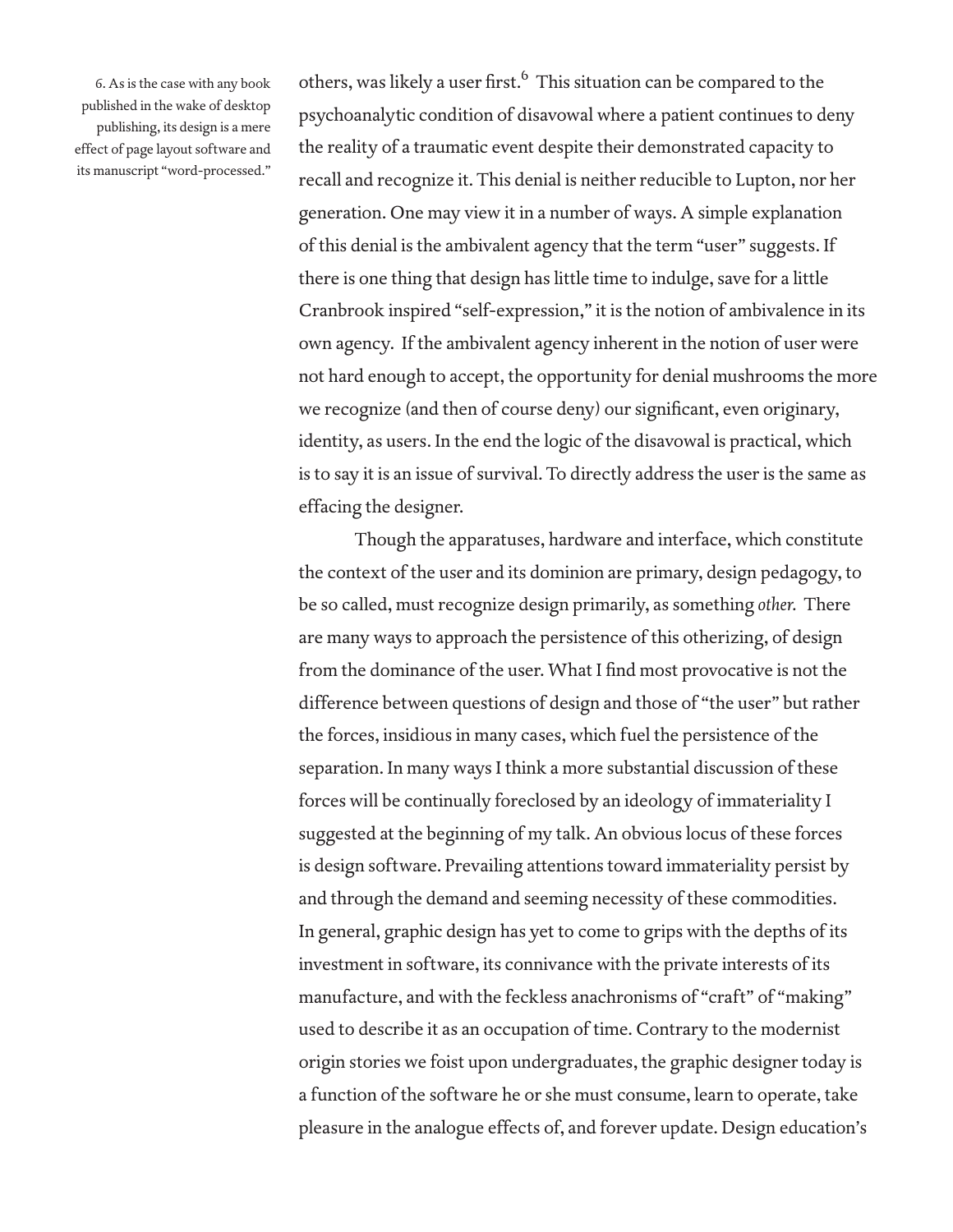7. Kittler, Fredrich A. "There is No Software." In *Literature, Media, Information Systems:Essays.*  Ed. John Johnston. Amsterdam: Overseas Publishers Association, 1997. p. 148.

ambivalence toward global market forces and the functionally insidious methods of branding, continues to relegate software to the status of a mere means. More importantly software's status as an innocent necessity of design is completed by the adoption of the digital immateriality *zeitgeist*. Far from problematizing its use, graphic design proceeds according to software's functional neutrality and design education proceeds, bizarrely, through the ignorance of design educators, to the technical operation of software-hardware interaction. In an article entitled "There is no Software," German, media theorist Frederich Kittler writes "What remains a problem is only recognizing these layers (of software), which like modern media technologies in general, have been explicitly contrived to evade perception." <sup>7</sup> To function as a design educator today in fact, not insignificantly, depends upon maintaining this functional blindness, lest design loose a connection to the software user, a simplifying (i.e. "Human") effect of the complex imbrication of corporate strategy, HCI discourse and design's growing research culture. This ignorance is not knowledge. There is no way to fashion this ignorance, this absence of capability and thoughtful capacity, as an asset. And yet, that is exactly what it is at the same time.

 I think many of us would agree that the adoption of digital apparatuses has made us reexamine the nature of our practices. I'm afraid far fewer are willing to recognize how this adoption cannot occur without substantial efforts, within our rhetoric, to normalize it first. Through discourse and pedagogy, the illusion of functional stasis in graphic design as a unified practice and the concrete experience of radical technological change in the culture are alloyed, tempering each by mutual concealment. It is this mixture which allows us to maintain the fiction that the change is not too radical. The radicality is pacified and controlled by and through design discourse itself. When we decry the seeming absence of materiality in digital design processes, our concern is mollified by the optimism of immateriality. When we are at a loss to understand where people end and machine begins, commentators cite the existence of "the user" and practitioners assert new forms of making such as "interface design", or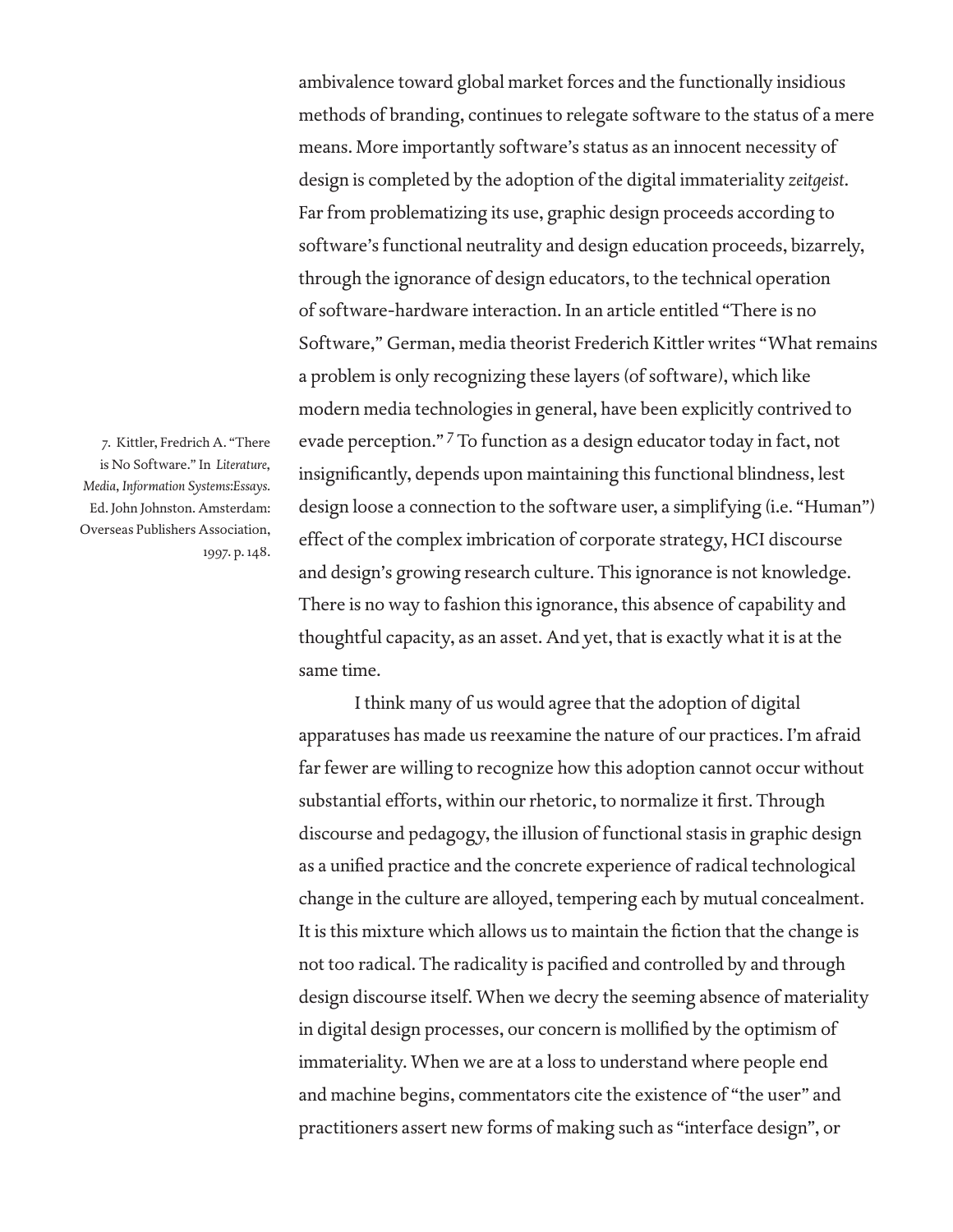8. Ibid., p. 151.

9. Lupton, Ellen. *D.I.Y.: Design it Yourself.* New York: Princeton Architectural Press, 2006.

10. DIY is of course another imperative, the Siren voice of software. "Yourself" is quite literally an effect of cryptology. Ironically, the figure helps dissolve questions of digital enlightenment into the venal moralisms of proprietary knowledge. See Kittler, Fredrich A. "Protected Mode." In *Literature, Media, Information Systems:Essays.* Ed. John Johnston. Amsterdam: Overseas Publishers Association, 1997. p. 158.

"experience design." The purpose of discourse is necessarily to produce this reality-effect. The widespread and now completely unconscious use of the graphic user interface (GUI) makes this illusion seem quite real. In the same article I just mentioned, Kittler provides a refreshing reversal of graphic design's best intentions surrounding the invention of the GUI. He describes two phases in software development which deny user access to the processes by which software communicates with hardware "On an intentionally superficial level, perfect graphic user interfaces, since they dispense with writing itself, hide a whole machine from its users."  $^8$  If one pairs this pronouncement with long standing affirmations of desktop publishing within graphic design and "design it yourself" discussions today, a clearer insight into graphic design's disavowal of its "user" investments may occur. In her foreword to *D.I.Y.: Design it Yourself* Ellen Lupton writes "Public interest in design has grown over the past 25 years. The rise of 'desktop publishing' in the 1980s delivered digital design tools to the general public." <sup>9</sup>

 What a reading of Kittler suggests is that the delivery of design tools to a general public not only relates to the closure of software from user access but also directly corresponds to this closure. The "going public" of design is simultaneously a foreclosure of the digital designer's comprehension of the material processes which undergird their practice.10 It is the very language of the user itself which quite effectively shrouds the whole process and provides the illusion of control. Kittler again "…through the use of keywords like user-interface, user-friendliness or even data protection, the (software) industry has dammed humanity, to remain human" and in a discussion of cryptology, now in common use to "protect" software and its users "the only real thing one can deduce from all of this is that software has obviously gained in user-friendliness as it more closely approximates the cryptological ideal of the oneway function"<sup>11</sup>

11. Ibid., p. 157.

 As a refreshing alternative to Manovich's *The Language of New Media*, Kittler's writing not only embraces the revelatory promise of the digital but as he says "how computers deceive us. For it seems to be precisely this